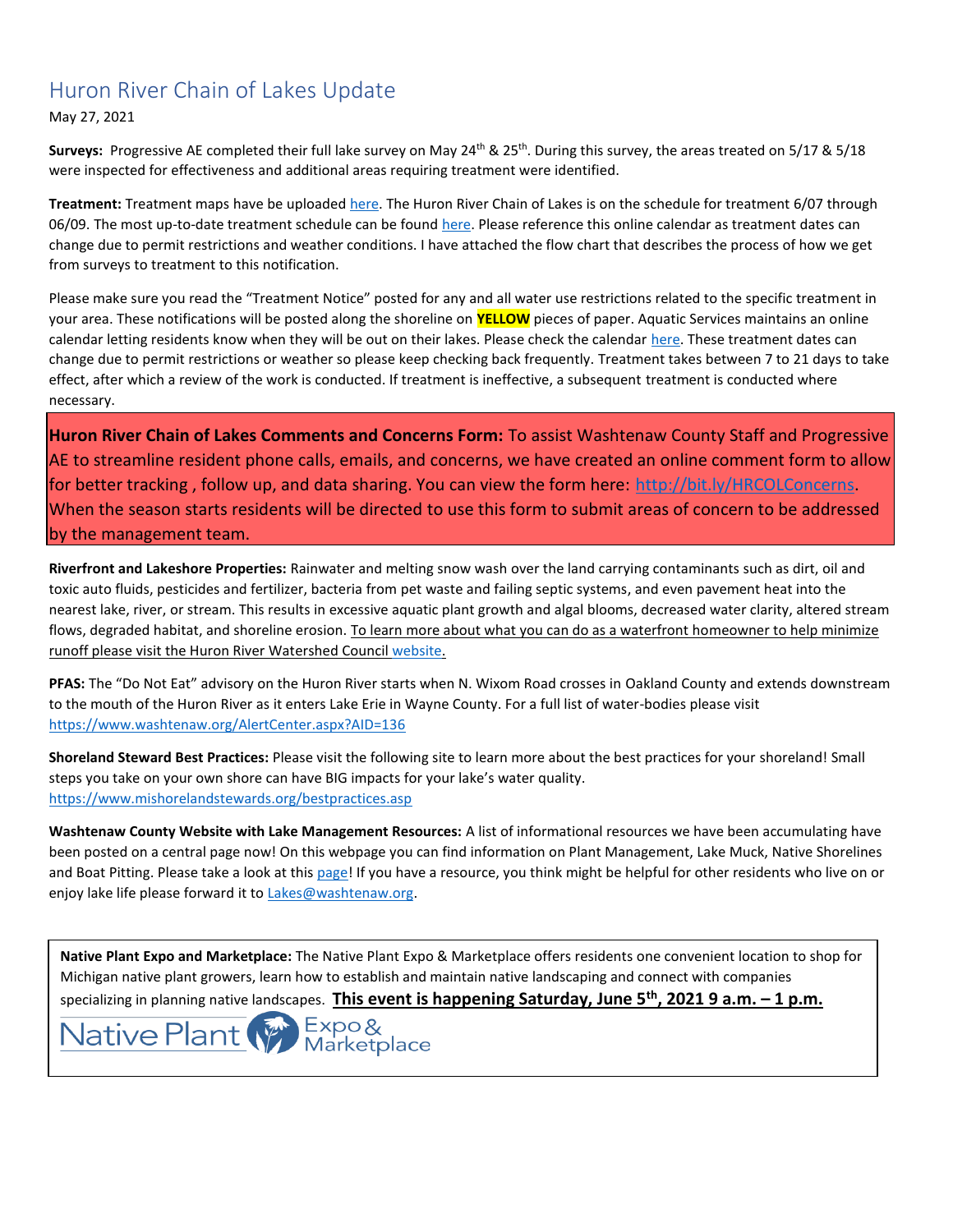**Contact Sheet:** Not sure who to call if you want additional information for lake related questions that are not part of the Lake Improvement Project? Check out our "Lakes Management Contact Sheet" **Clean Boats Clean Waters:** The





Keep it fresh. Keep it flowing. [W](https://semcog.org/mionewater)ater is one of Southeast Michigan's invaluable assets. The water we drink, the water we enjoy, the water we flush... It's all one water.

The One Water campaign was created to encourage greater public awareness and shared responsibility for drinking water, wastewater, and stormwater. By taking care of and investing in our interrelated water systems, we can keep our water fresh and flowing.



**If you are interested in furthering your education on protecting your lake body, and you are a member of the PBWOA, the lake association will cover cost for educational classes and conferences. Please visit pbwoa.org for additional information.**

**Herbicide Safety Data Sheets:** Found [HERE.](https://www.washtenaw.org/3183/Herbicide-Safety-Data-Sheets)

program's Mission: to prevent new aquatic invasive species introductions and limit their dispersal from water recreation activities through outreach and engagement.



**PFAS:** What can YOU do if you think you spot PFAS foam on the lake? Visit the [States website](https://www.michigan.gov/pfasresponse/0,9038,7-365-88059_91295---,00.html) that provides detailed instructions on how to report it!





### EFFECTIVE **COMMUNICATION FOR LAKE AND STREAM** ORGANIZATIONS

**FREE WORKSHOP** JUNE 8. 1:00-4:00PM HTTPS://EVENTS.ANR.MSU.EDU/2021LSLI

 $MICHIGAN STATE$  Extension



**Jenn Wright Executive Director Grass River Natural Area** 



**Dr. Michael Everett** Professor of Practice Michigan State University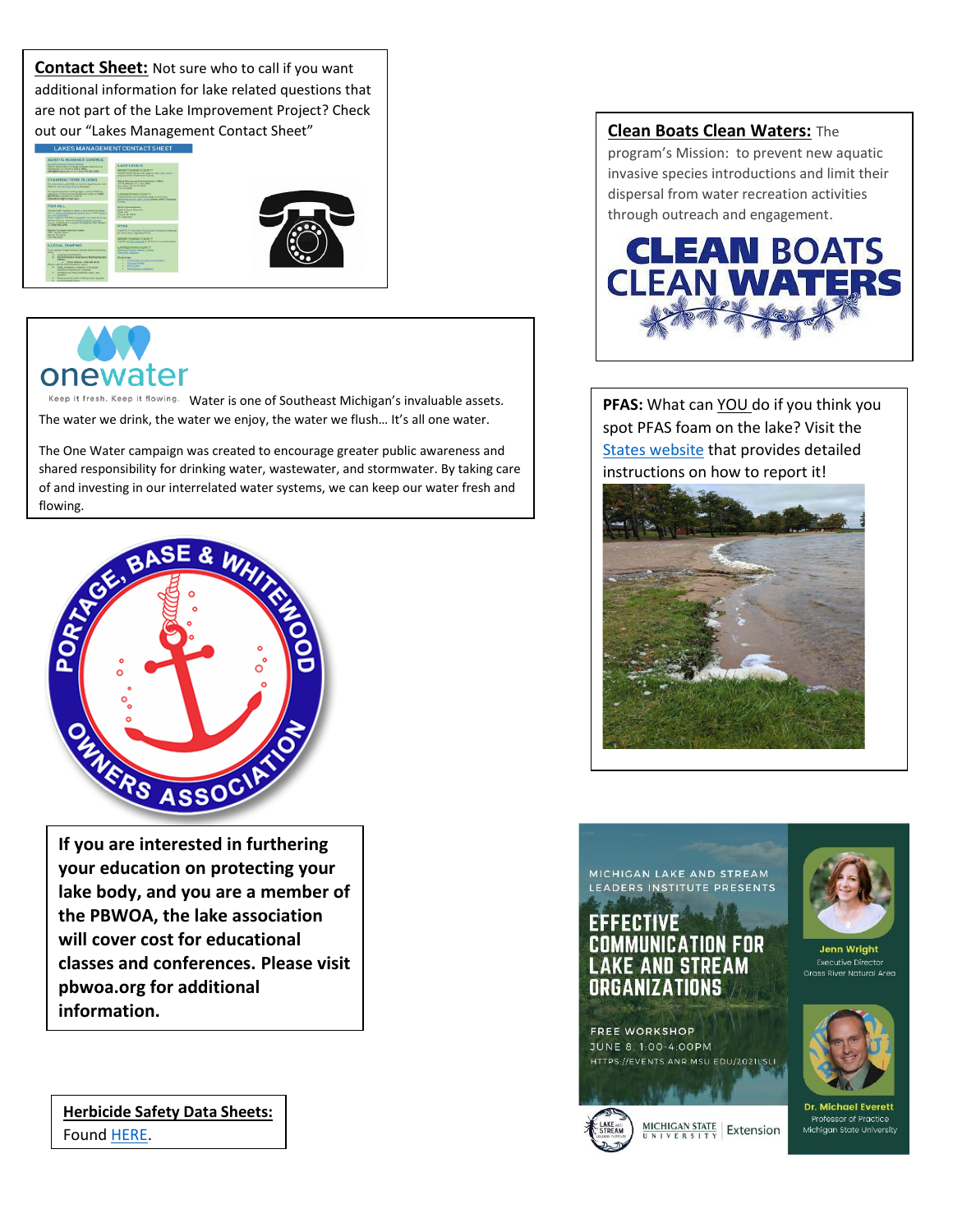# **How Does Lake Treatment Work?**

Washtenaw County Division of Public Works Lake Management Program | Chain of Lakes Improvement Project

Have you ever wondered about the Huron River Chain of Lakes (HRCOL) treatment process? Washtenaw County coordinates with state government and multiple contractors on this project, requiring time and planning to ensure a safe and effective treatment. The process outlined below can be repeated up to five times per treatment season! Visit our project website for additional information.





For project updates and additional information, visit the [HRCOL project website.](http://bit.ly/HRCOLemail)

The Department of Environment, Great Lakes, and Energy (EGLE) provides the permits for us to complete this project. For more information, visit [EGLE's aquatic nuisance control website.](http://bit.ly/EGLELakes)